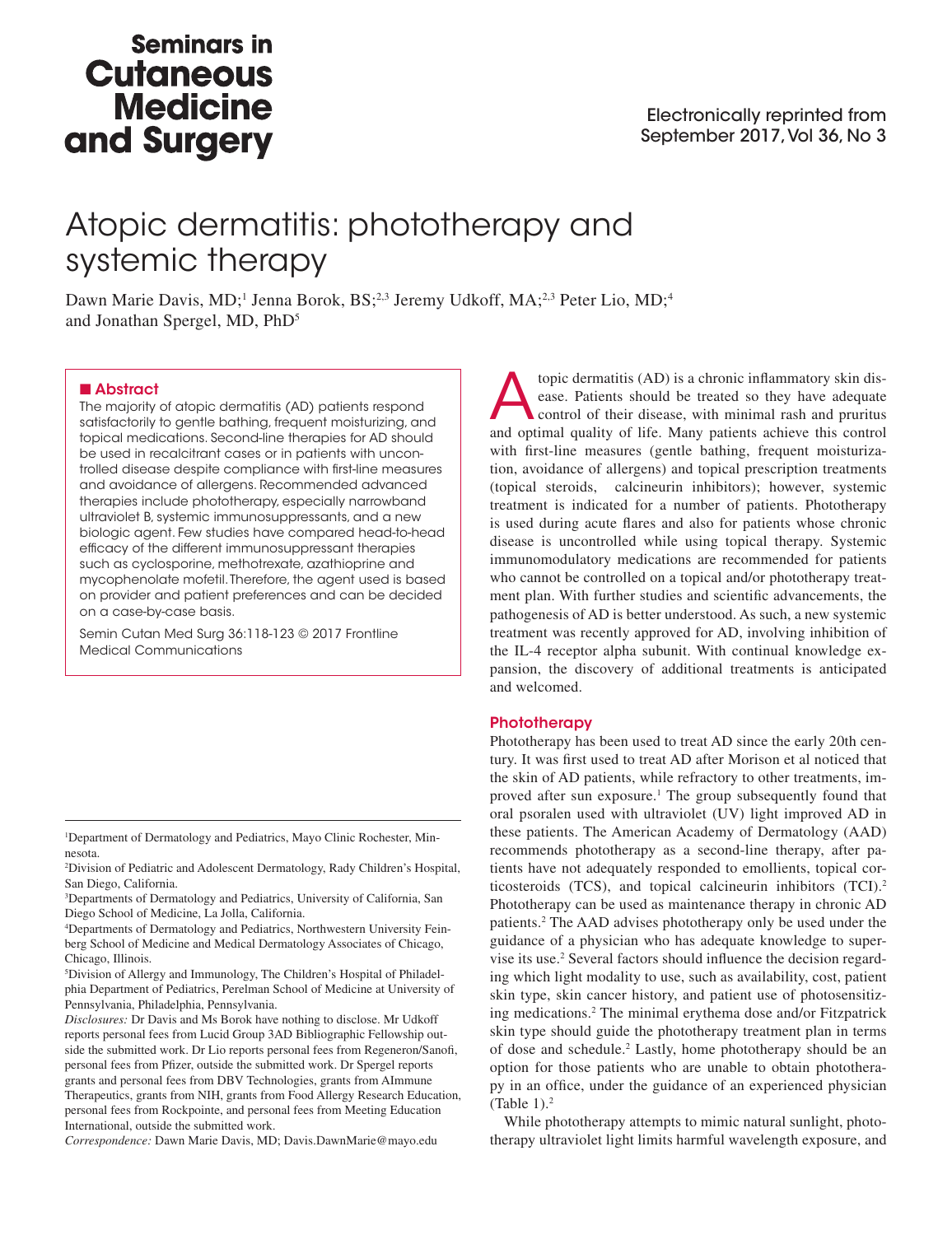## ■ TABLE 1 Overview of phototherapy use recommendations

- Considered second-line treatment after first-line therapies: moisturizers, topical corticosteroids, and topical calcineurin inhibitors
- Can be used in chronic disease as maintenance treatment
- Should only be used under physician supervision
- Treatments based on availability, cost, patient's skin type, personal and family skin cancer history, and medical history
- Light therapy dose based on minimal erythema dose and/or patient's skin type
- Home therapy is appropriate for some patients

Adapted from Sidbury R, Davis DM, Cohen DE, et al. Guidelines of care for the management of atopic dermatitis: section 3. Management and treatment with phototherapy and systemic agents. *J Am Acad Dermatol.* 2014;71(2):327-349.2

provides dose predictability and consistency. Many studies have shown that phototherapy is effective.<sup>3-8</sup> Although no head-to-head trials have been conducted to determine which type of light therapy is the most effective, several forms are used including natural sunlight; narrowband (NB) UVB; broadband (BB) UVB; UVA; topical and systemic psoralen plus UVA (PUVA), UVA, and UVB (UVAB); and Goeckerman.<sup>2</sup> The most widely used phototherapy is NB-UVB secondary to its limited side effects, efficacy, accessibility, and knowledge about its use.

## Risk

Phototherapy is thought to be relatively low risk. Studies have shown that few patients discontinue light therapy secondary to adverse effects.3,5-8 Various modalities have different side effects, the most common being local transient changes, including actinic damage, local soreness and redness, pruritus, burning, and stinging. Other less common and sometimes more serious adverse effects include nonmelanoma skin cancer, melanoma (particularly with PUVA),<sup>9</sup> lentigines, photosensitive eruptions, folliculitis, photoonycholysis, herpes simplex virus reactivation, and facial hypertrichosis. Noncutaneous side effects may uncommonly occur, particularly with UVA therapy. These include cataract formation, headaches, nausea, vomiting, and even hepatotoxicity with the addition of psoralen.10

## Practical considerations

The protocols for phototherapy treatment are based on clinical practice guidelines developed by the AAD for psoriasis.2,11 Several factors contribute to the provider's decision on the type of light therapy to use on a particular patient. The convenience of the treatment and the cost are important variables to consider. The light therapy protocols are generally based on the patient's minimal erythema dose (MED) and/or Fitzpatrick skin type.12 For BB-UVB, once the initial UVB dose is set, the subsequent treatments have higher doses dependent upon the initial UVB treatment and based on missed doses. In comparison, NV-UVB has a different protocol based on Fitzpatrick skin type or MED, and augments the dose after each treatment with a suggested maximum dose and recommendations for maintenance therapy.11 The Joint Task Force on Practice Parameters (JTF), representing the American Academy of Allergy, Asthma & Immunology; the American College of Allergy, Asthma & Immunology also has AD treatment guidelines, which are comparable to the AAD guidelines, and suggests using UVA1 for acute exacerbations, UVB modalities for chronic AD, and photochemotherapy with PUVA only for patients with severe widespread AD.<sup>13,14</sup>

Important considerations for the provider to remember are the patient's medical history and physical exam. The physician must adjust the treatment plan accordingly if the patient has a history of skin cancer or is using skin products or systemic medications (prescription and over-the-counter) that may be photosensitizing.2 Phototherapy can be used in conjunction with emollients and TCS, but should be limited with TCI use, according to the manufacturers.15

## Oral systemic agents

Both AAD and JTF guidelines recommend using systemic immunomodulating agents in a subset of patients with severe AD recalcitrant to topical regimens and phototherapy.14 Only a few randomized control trials have compared systemic treatments to one another, making it difficult to recommend one treatment over another.<sup>16-18</sup> However, the current consensus among dermatologists suggests that cyclosporine, methotrexate (MTX), mycophenolate mofetil (MMF), and azathioprine (AZA) are the most effective (Table 2). $2,19$  The newest agent, dupilumab, is recently approved by the US Food and Drug Administration (FDA) approved for adults, and it stands as the only FDA-approved systemic option for atopic dermatitis, apart from of prednisone.

## Cyclosporine

Cyclosporine is a powerful immunosuppressant that works by suppressing cytokine gene expression and therefore decreases the number of T-cells and interleukin-2 in circulation. It has been shown to be effective in treating other immune-mediated skin diseases such as psoriasis and graft versus host disease. Its first use in AD patients was in 1991.<sup>20,21</sup> Cyclosporine is considered the first line of systemic therapies for severe AD and is the most prescribed systemic medication for severe AD in the pediatric population in the United States and Canada.22,23 In one of the few randomized controlled trials on cyclosporine compared to placebo, 23 patients receiving cyclosporine showed significantly reduced severity and surface area involvement after 6 weeks of treatment, with 15 of 19 of patients on cyclosporine showing at least moderate improvement compared to 6 out of 19 on placebo.<sup>24</sup> Another study showed that cyclosporine A used continuously in children over a 1-year period provided more control as compared to intermittent therapy.25 A systematic review found cyclosporine to be effective in treating AD as compared with placebo, but that adverse effects or rare liver and kidney complications may limit its long-term use.20 One head-to-head trial between cyclosporine and methotrexate showed no statistical significance between the 2 drugs in their ability to improve the severity scoring for atopic dermatitis (SCORAD) score from baseline to 12 weeks in severe AD children.26 Moreover, continued use is often necessary to pre-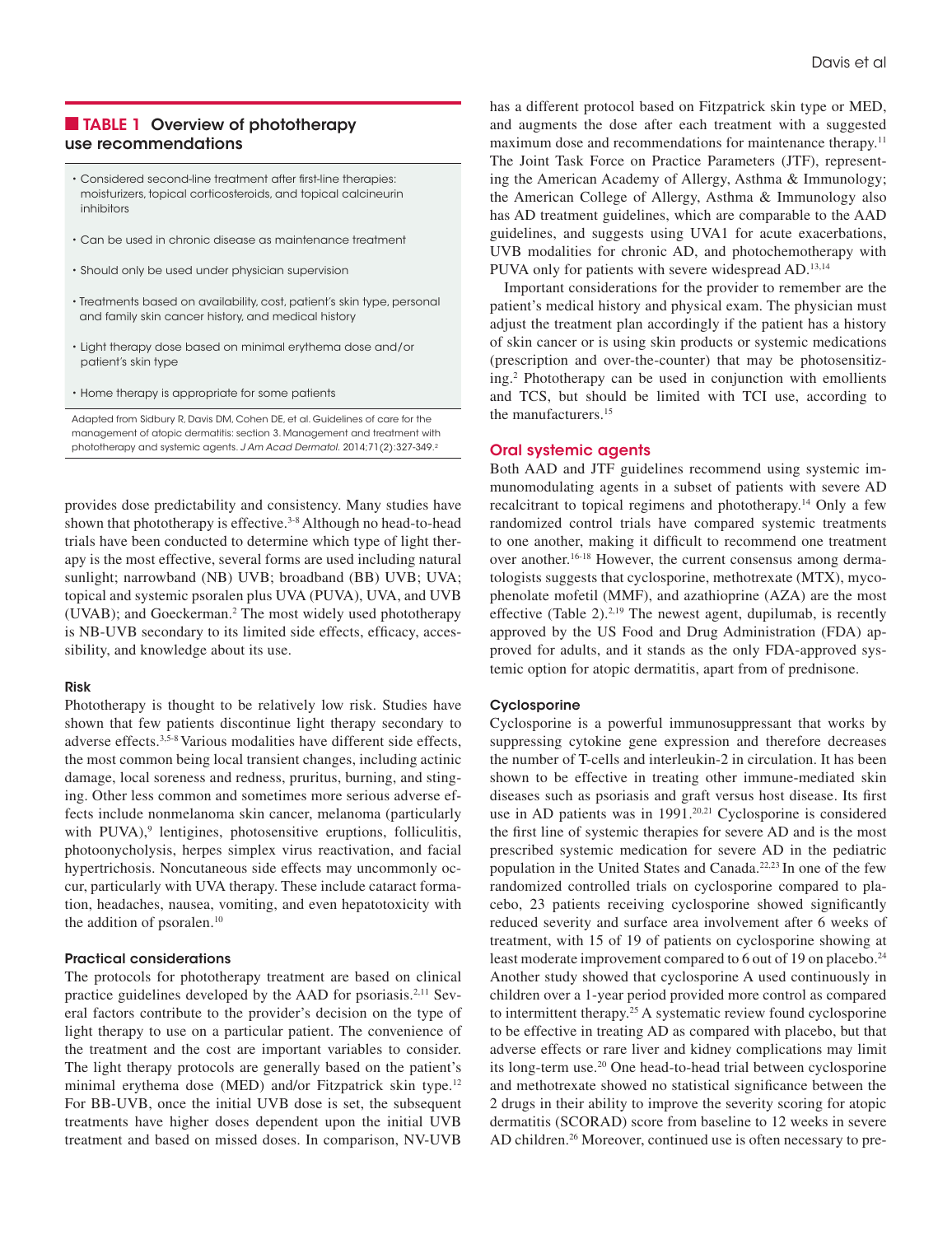|                                              | <b>CYCLOSPORINE A</b>                | <b>AZATHIOPRINE</b>                                      | <b>METHOTREXATE</b>                                 | <b>MYCOPHENOLATE</b>                                 |
|----------------------------------------------|--------------------------------------|----------------------------------------------------------|-----------------------------------------------------|------------------------------------------------------|
| Decrease in<br>clinical score (%)            | 54-95                                | 26-39                                                    | 42-52                                               | 55-68                                                |
| <b>Treatment period</b><br>in trials (weeks) | Max 52                               | <b>Max 24</b>                                            | <b>Max 24</b>                                       | <b>Max 30</b>                                        |
| <b>Treatment period</b><br>in trials (weeks) | Max 52                               | Max 24                                                   | Max 24                                              | Max30                                                |
| Time to respond<br>(weeks)                   | $\overline{2}$                       | $8 - 12$                                                 | $8 - 12$                                            | $8 - 12$                                             |
| Most important<br>side effects               | ↑Serum creatinine<br>↑Blood pressure | Hematological<br>↑Liver enzymes<br>Gastrointestinal      | Hematological<br>↑Liver enzymes<br>Gastrointestinal | Hematological<br>Skin infections<br>Gastrointestinal |
| Pregnancy                                    | Possible                             | Little information<br>Possible with strict<br>indication | Teratogenic, absolutely<br>contraindicated          | Conflicting data, better not<br>to use               |
| Fathering                                    | Possible                             | Little information<br>Possible with strict<br>indication | Contraindicated                                     | Little information, better<br>not to use             |

## ■ TABLE 2 Oral systemic agents overview.

Adapted from Wollenberg A, Oranje A, Deleuran M, et al. ETFAD/EADV Eczema task force 2015 position paper on diagnosis and treatment of atopic dermatitis in adult and paediatric patients. *J Eur Acad Dermatol Venereol*. 2016;30(5):729-747.19

vent relapse; therefore, its superiority over other systemic medications remains unknown.20 It has a relatively quick onset within 1-2 weeks of initiation, with the microemulsion formulation being even more effective than nonmodified formulations.<sup>27</sup>

Cyclosporine has several significant side effects, and lab monitoring is required. The well-known adverse effects include: nephrotoxicity, hypertension, infection, tremor, hypertrichosis, headache, gingival hyperplasia, and increased risk of skin cancer and lymphoma.2 Evaluation of blood pressure (2 measurements), renal function, urinalysis (UA) with microscopic analysis, fasting lipid profile, complete blood count (CBC) with differential and platelets, liver function, magnesium, potassium, uric acid, tuberculosis testing, human immunodeficiency virus (HIV; if indicated), and human chorionic gonadotropin (hCG; if indicated) are recommended at baseline.<sup>2</sup> Follow-up monitoring should include a blood pressure check at every visit, and labs (renal function, liver function, lipids, CBC with differential and platelets, magnesium, potassium, uric acid) every 2 weeks for 2 to 3 months, then monthly thereafter. If the provider increases the dose of cyclosporine, labs values should be rechecked 2 to 4 weeks thereafter. An annual TB test should be performed along with hCG, if indicated.<sup>2</sup> Since cyclosporine has several significant side effects, the FDA only recommends cyclosporine for psoriasis for 1 consecutive year at a time.<sup>28</sup>

## **Methotrexate**

Methotrexate (MTX) functions as a folic acid antagonist, which

interferes with purine and pyrimidine synthesis and thus blocks the production of DNA and RNA. By interfering with DNA and RNA synthesis, it also interferes with T-cell function. MTX is used for several cancers and dermatologic conditions, such as psoriasis, and is used off label for AD. There is a lack of consistent, randomized controlled trials evaluating the efficacy of MTX for AD. However, a few studies have been conducted and show it is efficacious. An open-label, dose-ranging trial done in adults with moderate to severe AD demonstrated a decrease in the subjects' dermatitis by 52% over a 24-week period and remained improved even after 12 weeks of discontinuation of MTX.29 A randomized control trial comparing efficacy and safety of methotrexate versus azathioprine showed they were comparable in terms of efficacy and safety in the short term.<sup>16</sup> The maximum efficacy is achieved usually within 10 weeks, with little improvement seen after 12 to 16 weeks even after further dose progression.<sup>16,28-30</sup>

The AAD recommends folate supplementation during treatment with methotrexate to decrease the risk of hematologic and GI side effects.2 The side effect profile in AD patients has not been well studied. However, MTX has well-documented adverse effects in treatment of other cutaneous diseases. Nausea and GI upset are usually secondary to oral administration, and these symptoms usually subside if MTX is given parenterally. Other side effects include liver damage, lung fibrosis, and bone marrow suppression. The bone marrow suppression is usually reversible with a decrease in dose or discontinuation of MTX.<sup>29,30</sup> The risk of pulmonary fibrosis may preclude patients with pulmonary dis-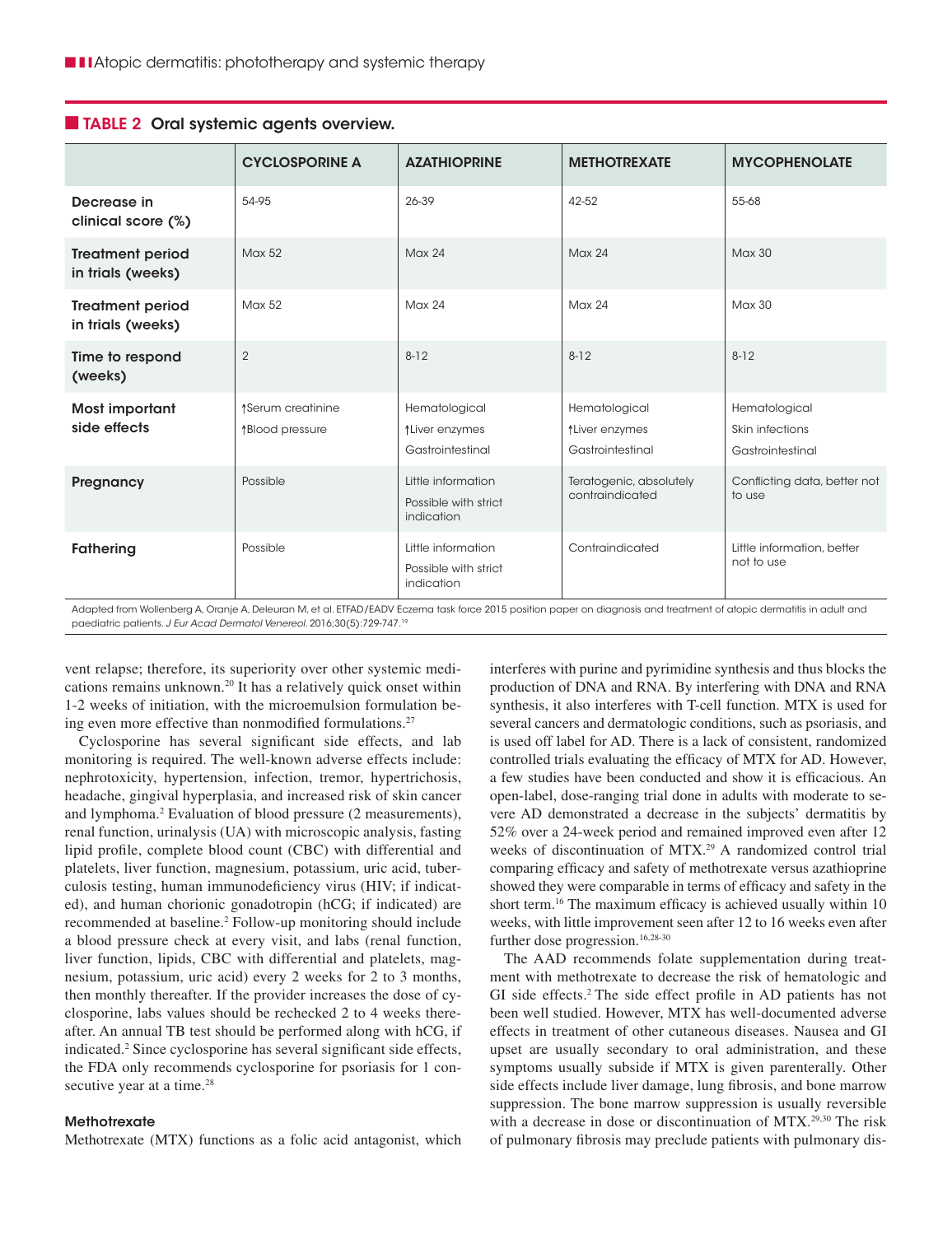



eases such as asthma and chronic cough from MTX treatment. The data on liver damage is from patients with psoriasis, and therefore the cumulative dose of MTX and its relationship to hepatic toxicity in patients with AD remains unknown.28,31 Baseline labs should consist of a CBC with differential and platelets, liver function tests, renal function, Hepatitis B and C, TB, HIV, hCG, and pulmonary function tests, if indicated. Regular CBC and liver function panels should occur weekly for 2 to 4 weeks after treatment initation and 1 week after any large dose increase. After 1 month of treatment, the labs should be ascertained every 2 weeks for 1 month, and then every 2 to 3 months when on a stable dose.

## Azathioprine

Azathioprine (AZA) is a purine analog that inhibits DNA production. It affects rapidly dividing cells such as B and T cells, therefore preferentially affecting inflammatory diseases with increased immune cell proliferation. AZA is currently approved for transplant rejection prophylaxis and also for rheumatoid arthritis.<sup>2</sup> It is used off-label to treat AD.2 In 2 randomized, double-blinded, placebo-controlled trials, AZA was found to be efficacious as compared with placebo.<sup>32,33</sup> Meggitt et al showed that the AZAtreated patients had a 37% improvement in their AD compared with a 20% improvement in the placebo group and also significant improvements in patient-reported itch, area of involvement, global assessment, and quality of life outcomes.<sup>32</sup>

The adverse effects associated with AZA cause many patients to voluntarily discontinue treatment, specifically due to nausea and vomiting.<sup>2</sup> Therefore, progressive dosing is preferred in order to limit side effects and optimize compliance.<sup>2</sup> Other gastrointestinal (GI) symptoms are also common, such as bloating, anorexia, and cramping.2 Less common side effects include headache, hypersensitivity reactions, elevated liver enzymes, and leukopenia. There is a paucity of data linking the true relevance of AZA therapy with increased risk of infections and other cancers. It is unknown if this risk increases with long-term treatment.

AZA's metabolism is dependent upon a patient's thiopurine methyltransferase (TPMT) activity level and therefore can affect how it should be prescribed. TPMT is an enzyme necessary in the thiopurine pathway, and a decrease in enzyme activity can lead to AZA toxicity. A homozygous carrier for a decreased or absent TPMT enzyme activity is at risk for myelotoxicity.32,33 Testing a patient's TPMT level is strongly recommended by the AAD before AZA initiation.<sup>2</sup> Studies have found TPMT levels may change over the course of a patient's lifetime; therefore, regular blood count and liver enzyme monitoring are indicated.33-36 A delayed response to treatment may be found in some patients (possibly due to enzyme activity), and a patient may need 12 weeks or more of medication to achieve clearance of their AD.2 Lab monitoring at baseline includes: TPMT, CBC with differential, platelets, renal and liver function, Hepatitis B and C, TB testing, and HIV and hCG (if indicated). Follow-up labs should include CBC with differential, platelets, liver function, and renal function twice a month for 2 months, then monthly for 4 months, then every other month. An annual TB test should be performed and hCG, if indicated.

#### Mycophenolate mofetil

Mycophenolate mofetil (MMF) blocks the production of purines by inhibiting inosine monophosphate dehydrogenase, which selectively works on B and T cells since other cells have a purine scavenger pathway that overcomes MMF's blockade. Its current indication for use is solid organ transplant rejection prophylaxis. The efficacy of MMF in treating AD in studies has been inconsistent. A study comparing cyclosporine and MMF found that dur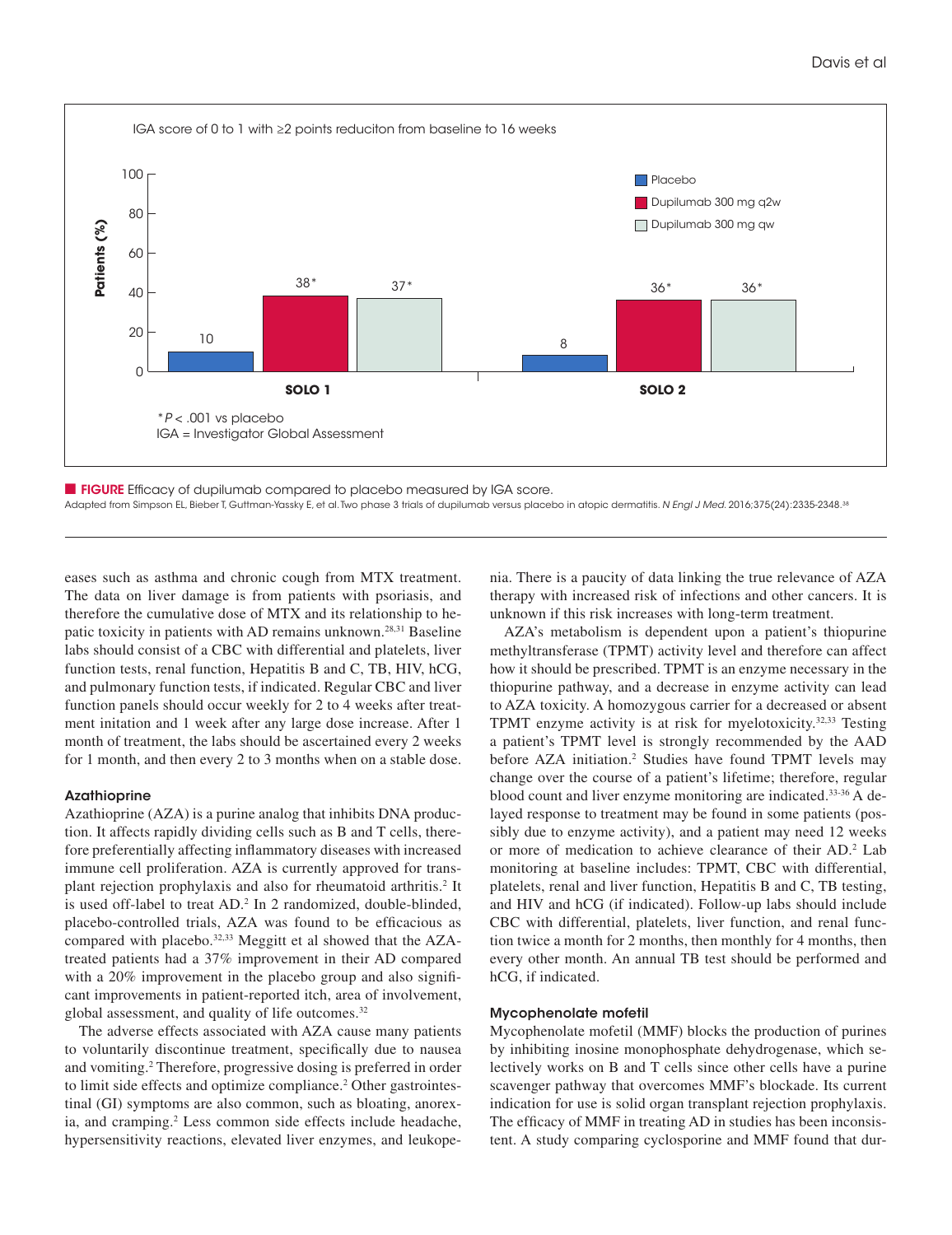ing the initial 10 weeks of the study, patients who received both drug treatments had better disease control, while 7 patients who were treated with MMF alone required adjunct oral corticosteroid therapy.17 After 10 weeks, treatments were found to have similar efficacy and side effects, suggesting that MMF has a slower onset to efficacy. The AAD considers this treatment to be less efficacious than the other immunomodulatory drugs mentioned above, but still considers it an alternative for refractory AD.2

MMF is a well-tolerated medication, with GI side effects being the most common adverse effects. Abdominal cramping, headaches, and fatigue are not dose dependent and generally do not affect adherence to the medication. Other less common adverse effects include anemia, leukopenia, thrombocytopenia, and genitourinary symptoms. There is also a risk of increased infections; however, the rate of infections in patients with AD is unknown. Baseline monitoring should include a CBC with differential and platelets, renal function, liver function, TB testing, and HIV and hCG, if indicated. Regular monitoring of CBC with differential, platelet count, and LFTs should occur every 2 weeks for 1 month, then monthly for 3 months thereafter, then every 2 to 3 months once stable (presuming no dose adjustments).

#### Dupilumab

Advances in the understanding of the disease mechanism of AD has led to the development of dupilumab which is a new, recently FDA-approved systemic therapy. Dupilumab is an interleukin-4 receptor alpha subunit, thus inhibiting both IL-4 and IL-13 signaling.37 Two phase 3 studies involving adult patients with mild to moderate AD using dupilumab have been published.<sup>38</sup> These trials randomized patients to 1 of 3 active treatment arm groups or a placebo arm. The treatment groups received different doses of dupilumab. The treatment groups had AD clearance that was statistically significant compared with the placebo group. The primary outcome was the reduction of the Investigator's Global Assessment (IGA) to a score of 0 or 1 and an improvement of 2 or more points from baseline. Eighty-five patients (38%) in SOLO 1 who received dupilumab every other week achieved this endpoint and 83 patients (37%) with weekly treatment achieved this outcome versus only 10% of placebo. In SOLO 2, 36%, 36%, and 8% of patients receiving every other week, weekly, and placebo, respectively, achieved these outcomes. Both of these primary endpoints were statistically significant as compared with placebo. These early studies are promising (Figure).<sup>38</sup> The most common side effects were injection site reactions and conjunctivitis. Fortunately, the injection site reaction did not lead to any nonadherence, although 1 subject dropped out of the study secondary to conjunctivitis. The pediatric trial for dupilumab monotherapy is currently underway to assess its dosing, adverse effect profile, long-term safety and efficacy.

## **Conclusion**

Systemic therapy for AD is not well studied, especially in the pediatric population. Much of the data on phototherapy and systemic agents stems from other disease processes. However, with the recent approval of a systemic agent for AD and after improved understanding of the pathogenesis of the disease and a great need for new and improved therapy, a drive exists for continued innovation and development. Systemic therapy is an

important aspect of recalcitrant AD, as the treatment goal for patients should be to minimize inflammation, decrease surface area and intensity of rash, alleviate pruritus, and allow for optimal quality of life. Development of new systemic therapies will improve disease control and improve the quality of life for patients with AD.

#### References

- 1. Morison WL, Parrish J, Fitzpatrick TB. Oral psoralen photochemotherapy of atopic eczema. *Br J Dermatol*. 1978;98(1):25-30.
- 2. Sidbury R, Davis DM, Cohen DE, et al. Guidelines of care for the management of atopic dermatitis: section 3. Management and treatment with phototherapy and systemic agents. *J Am Acad Dermatol*. 2014;71(2):327-349. https://doi. org/10.1016/j.jaad.2014.03.030.
- 3. Meduri NB, Vandergriff T, Rasmussen H, Jacobe H. Phototherapy in the management of atopic dermatitis: a systematic review. *Photodermatol Photoimmunol Photomed*. 2007;23(4):106-112. https://doi.org/10.1111/j.1600-0781.2007.00291.x.
- 4. Rombold S, Lobisch K, Katzer K, Grazziotin TC, Ring J, Eberlein B. Efficacy of UVA1 phototherapy in 230 patients with various skin diseases. *Photodermatol Photoimmunol Photomed.* 2008;24(1):19-23. https://doi.org/10.1111/j.1600- 0781.2008.00328.x.
- 5. Clayton TH, Clark SM, Turner D, Goulden V. The treatment of severe atopic dermatitis in childhood with narrowband ultraviolet B phototherapy. *Clin Exp Dermatol*. 2007;32(1):28-33. https://doi.org/10.1111/j.1365-2230.2006.02292.x.
- 6. Jekler J, Larko O. UVB phototherapy of atopic dermatitis. *Br J Dermatol*. 1988;119(6):697-705.
- 7. Grundmann-Kollmann M, Behrens S, Podda M, Peter RU, Kaufmann R, Kerscher M. Phototherapy for atopic eczema with narrow-band UVB. *J Am Acad Dermatol*. 1999;40(6 Pt 1):995-997.
- 8. Tay YK, Morelli JG, Weston WL. Experience with UVB phototherapy in children. *Pediatr Dermatol.* 1996;13(5):406-409.
- 9. Stern RS, Nichols KT, Vakeva LH. Malignant melanoma in patients treated for psoriasis with methoxsalen (psoralen) and ultraviolet A radiation (PUVA). The PUVA follow-up study. *N Engl J Med*. 1997;336(15):1041-1045. https://doi. org/10.1056/NEJM199704103361501.
- 10. Grundmann SA, Beissert S. Modern aspects of phototherapy for atopic dermatitis. *J Allergy (Cairo).* 2012;2012:121797. https://doi.org/10.1155/2012/121797.
- 11. Menter A, Korman NJ, Elmets CA, et al. Guidelines of care for the management of psoriasis and psoriatic arthritis: Section 5. Guidelines of care for the treatment of psoriasis with phototherapy and photochemotherapy. *J Am Acad Dermatol*. 2010;62(1):114-135. https://doi.org/10.1016/j.jaad.2009.08.026.
- 12. 1Sidbury R, Tom WL, Bergman JN, et al. Guidelines of care for the management of atopic dermatitis: Section 4. Prevention of disease flares and use of adjunctive therapies and approaches. *J Am Acad Dermatol*. 2014;71(6):1218-1233. https:// doi.org/10.1016/j.jaad.2014.08.038.
- 13. Schneider L, Tilles S, Lio P, et al. Atopic dermatitis: a practice parameter update 2012. *J Allergy Clin Immunol.* 2013;131(2):295-299.e1-27. https://doi. org/10.1016/j.jaci.2012.12.672.
- 14. Eichenfield LF, Ahluwalia J, Waldman A, Borok J, Udkoff J, Boguniewicz M. Current guidelines for the evaluation and management of atopic dermatitis: A comparison of the Joint Task Force Practice Parameter and American Academy of Dermatology guidelines. *J Allergy Clin Immunol*. 2017;139(4):S49-S57. https:// doi.org/10.1016/j.jaci.2017.01.009.
- 15. Astrellas. Prescribing Information Protopic (tacrolimus). https://www.accessdata. fda.gov/drugsatfda\_docs/label/2011/050777s018lbl.pdf. Accessed May 4, 2017.
- 16. Schram ME, Roekevisch E, Leeflang MM, Bos JD, Schmitt J, Spuls PI. A randomized trial of methotrexate versus azathioprine for severe atopic eczema. *J Allergy Clin Immunol.* 2011;128(2):353-359. https://doi.org/10.1016/j.jaci.2011.03.024.
- 17. Haeck IM, Knol MJ, Ten Berge O, van Velsen SG, de Bruin-Weller MS, Bruijnzeel-Koomen CA. Enteric-coated mycophenolate sodium versus cyclosporin A as long-term treatment in adult patients with severe atopic dermatitis: a randomized controlled trial. *J Am Acad Dermatol.* 2011;64(6):1074-1084. https://doi. org/10.1016/j.jaad.2010.04.027.
- 18. Schmitt J, Schakel K, Folster-Holst R, et al. Prednisolone vs. ciclosporin for severe adult eczema. An investigator-initiated double-blind placebo-controlled multicentre trial. *Br J Dermatol.* 2010;162(3):661-668. https://doi.org/10.1111/ j.1365-2133.2009.09561.x.
- 19. Wollenberg A, Oranje A, Deleuran M, et al. ETFAD/EADV Eczema task force 2015 position paper on diagnosis and treatment of atopic dermatitis in adult and paediatric patients. *J Eur Acad Dermatol Venereol*. 2016;30(5):729-747. https:// doi.org/10.1111/jdv.13599.
- 20. Hoare C, Li Wan Po A, Williams H. Systematic review of treatments for atopic